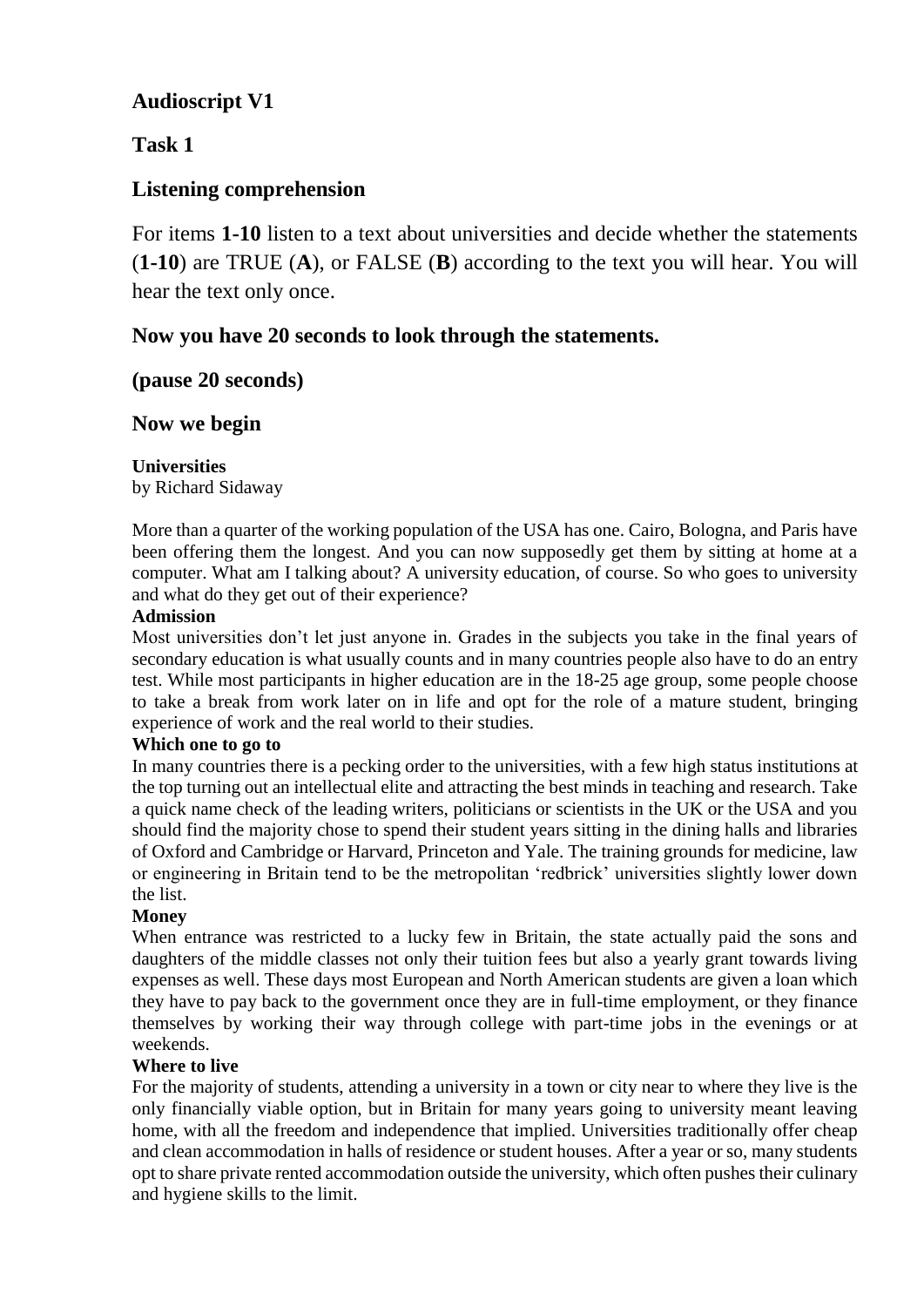### **Year out**

These days if you haven't taken time off between finishing school and embarking on higher education, you haven't really lived. The gap year can be devoted to working for charities in different parts of the world, or simply to travelling, but it can at least concentrate the mind and perhaps give you a few more ideas about what you should do with the rest of your life. If you want to study abroad, you can often get a year out as part of a language course, or enter a scholarship programme such as Erasmus to support you while studying at a foreign university. Business or management students often devote time away from university in the form of a work placement, to help them gain practical experience in a professional environment.

### **Teaching and learning**

A common feature of any university is attending lectures, which involves taking notes while a lecturer, a university teacher, is speaking to a large group of students. In Britain, you are also expected to present a subject perhaps once a term and comment on it in tutorials. These are small group discussions led by a lecturer at which closer analysis of a particular area is undertaken. Science-oriented courses also involve practical lessons and field trips which enable students to get to grips with their chosen course of study in the laboratory or beyond the university walls.

#### **How you are doing**

As at school, progress is measured by examinations, either divided into Parts I and II, or taken at the end of the course, and known as Finals. Alternatively, it can be based on continuous assessment and coursework. An important component of most systems is the extended dissertation, a piece of writing measured by the number of words a student has to produce, say 10,000. This must be based on some original research from primary as well as secondary sources and on some sort of gathering and interpretation of data.

#### **Social life**

There is an old saying that 'all work and no play makes Jack a dull boy', and prospective students expect a rich and varied social life. Friendships forged in the student union bar or in the many and varied clubs and societies that exist at most universities may last a lifetime. In the USA fraternities and sororities encourage a similar bond.

#### **Life after university**

Well before the graduation ceremony, when students queue up to receive their degrees from the Chancellor of the university at a special ceremony, the careers officer has been busy assessing future graduates for the kind of employment paths they should take by giving them an aptitude test, arranging interviews, company presentations and recruitment fairs. For those attracted by the academic life, there are further opportunities for study on Masters and Doctorate (PhD) programmes and on into further research and teaching.

And what does university education all add up to? This was the opinion of Theodore Roosevelt, a former US President - *A man who has never gone to school may steal from a freight car; but if he has a university education he may steal the whole railroad.* Or is it as an American journalist, Sydney Harris, said? - *The primary purpose of a liberal education is to make one's mind a pleasant place in which to spend one's time*.

## **This is the end of the text for items 1-10. You have 20 seconds to check your answers.**

### **(pause 20 seconds)**

**For items 11-15, listen to a dialogue. To answer the questions choose the correct answer A, B or C. You will hear the text twice. You have 15 seconds to look through the questions.**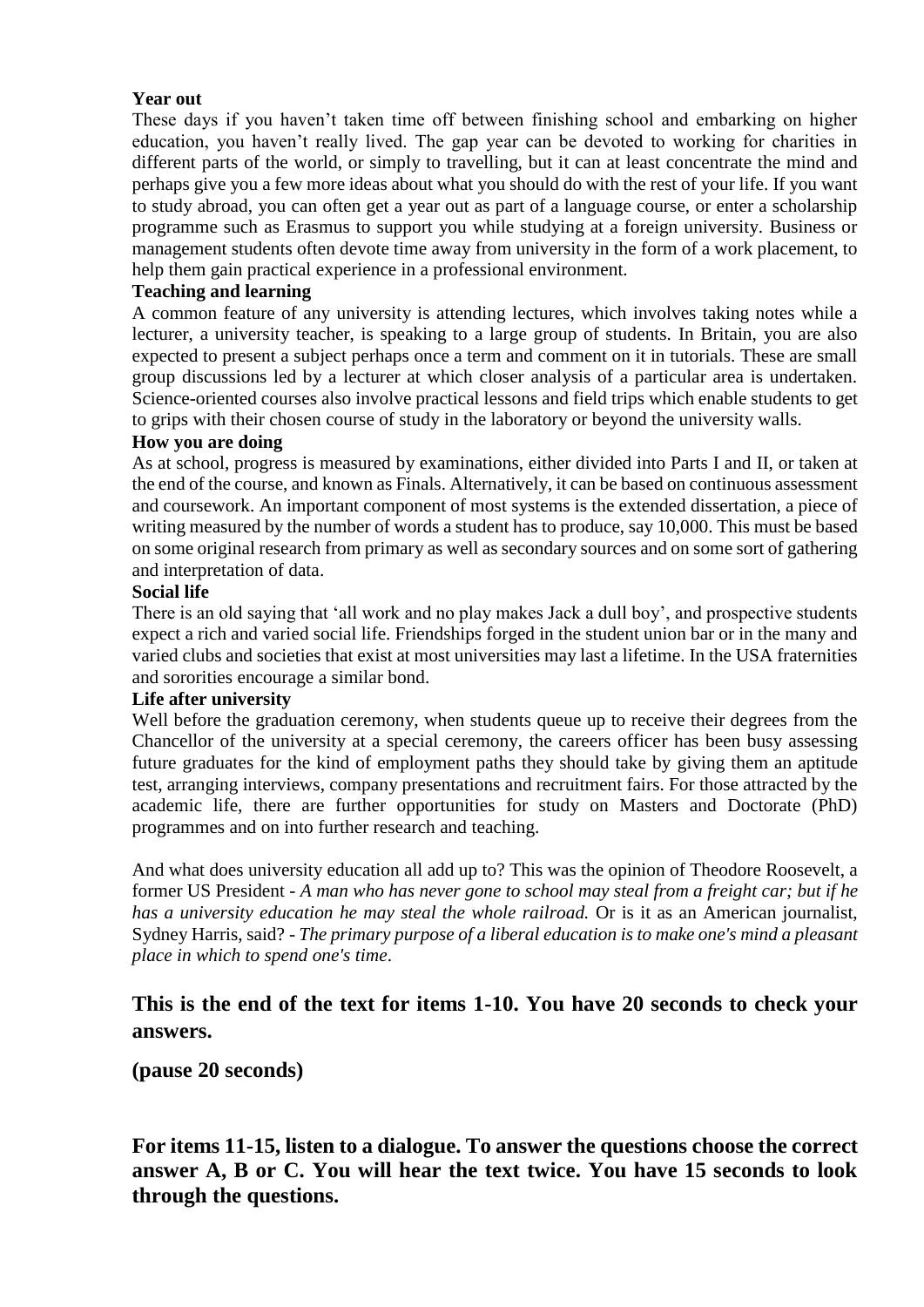## **(pause 15 seconds)**

### **Now we begin**

Listen to a female student Amina talking to her tutor Dr Bryson about her project on local history.

**Bryson** : Well, Amina, thanks for letting me have your draft in such good time.

**Amina** : Oh, that's alright. I was just very anxious to hear what you think of it. You can see that I decided to change the topic – I had been interested in looking at Baring's Factory.

**Bryson** : Oh, I think the hospital was a much better choice. In fact... well... I have to say that I thought that it was good.

**Amina** : Oh ?

**Bryson** : There's still lots of work to be done...

**Amina** : Oh yes... of course.

**Bryson** : But there's plenty of good ideas. It opens well and the first chapter is fine but the middle section really stood out for me... most interesting.

**Amina** : That's amazing because I really didn't find it a bit easy to write...

**Bryson** : How long did you work on the whole thing ?

**Amina** : Well, I spent about two or three weeks reading and doing general research and then I dashed writing off very quickly... so about four weeks in all.

**Bryson** : Well, that's about par for the course. You've got a while yet to make the changes.

**Amina** : Oh right... no problem ...

**Bryson** : Right. Let's have a look at my notes here. OK. Starting with section headings... the broad divisions are good but you'll have to re-do the actual headings. I've made some suggestions in the margins...

**Amina** :OK. Thanks.

**Bryson** :Now, this information on local housing... I can see why you put it there but it really isn't relevant to the approach you've taken.

**Amina** : I think I see what you mean.

**Bryson** : Now... what did I say about interviews ?

**Amina** : I worked very hard on those. I really thought they were valuable

**Bryson** : They are, Amina, but they're very complex and rather unclear at the moment. You're going to have to spend a bit of time making the data a lot clearer.

**Amina** : OK... as long as I don't have to remove them altogether...

**Bryson** : No, don't worry.

**Amina** : What about chronology... the list of dates ? I wasn't sure whether I should rewrite those. **Bryson** : My advice on that is to take them out. I feel it makes the whole piece appear too simplistic.

**Amina** : OK, if it'll help.

**Bryson** : Now, there are a couple of other books I'd like you to have a look at. Have you got a pen ? Right... *Approaches to Local History* by John Mervis...

**Amina** : Right...

**Bryson** : And then I think you need to think about ways of representing interview data. Have a look at *Sight and Sound* by Kate Oakwell.

**Amina** : *Sight and Sound.*

**Bryson** : Then you know I'm going away on holiday next week...

**Amina** : Yes

**Bryson** : So when you've made the changes I suggest you show the work to your support tutor.

**Amina** : Support tutor... right...

**Bryson** : Then you do the proof reading ...

**Amina** : Proof reading... uh-huh. When by, do you think ?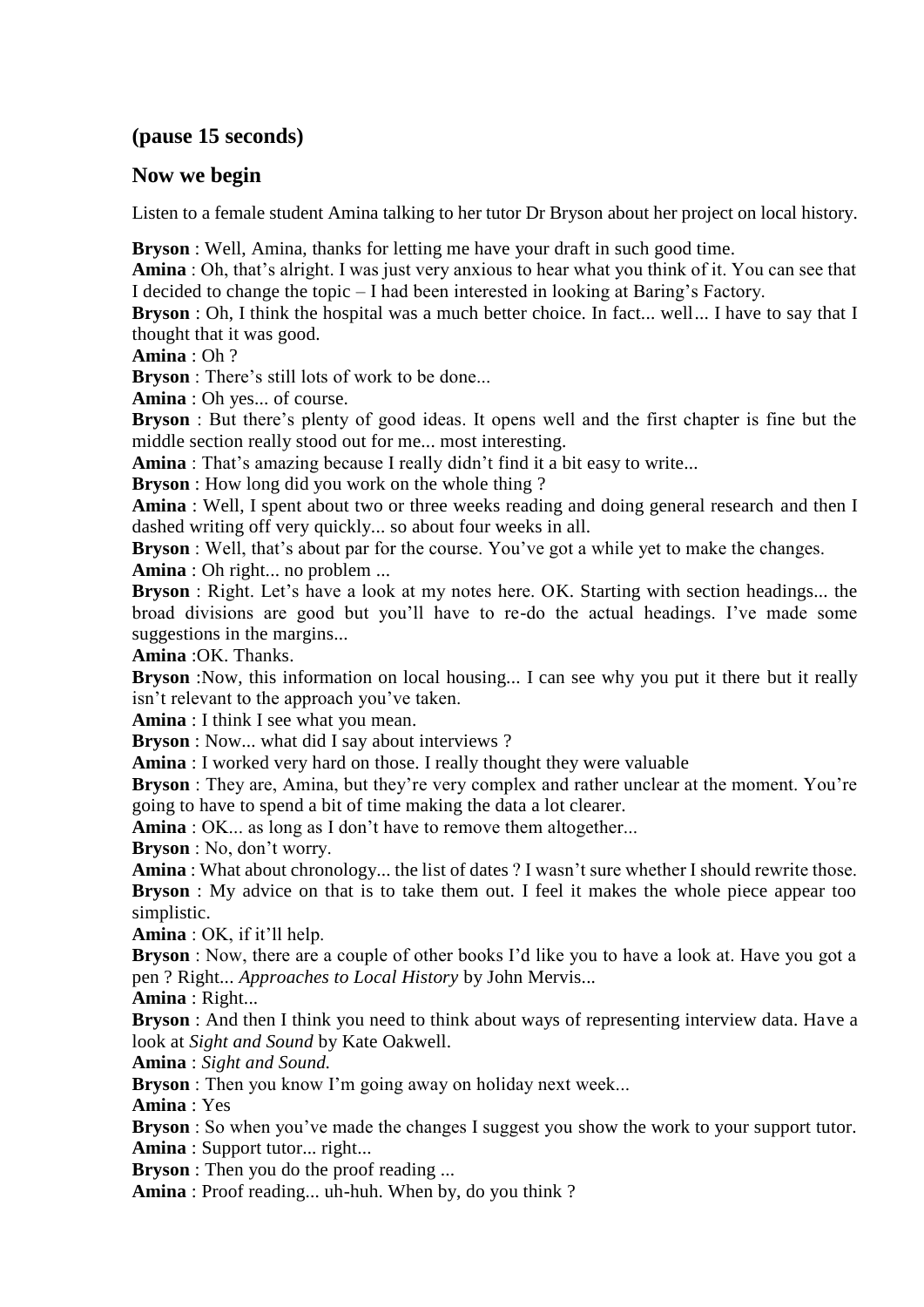**Bryson** : I'd aim for 29 June and after that you should get it laser printed... but be careful because the computer center closes on 10 July. **Amina** : And then I hand it in to ... ? **Bryson** : Oh, the Faculty Office as usual. **Amina** : OK, that's fine. I think I'm all set now ! Thanks very much for all your help. **Bryson** : A pleasure. See you when I get back. **Amina** : Yep. Thanks, Dr Bryson. Bye. **Bryson** : Bye.

## **You have 20 seconds to check your answers.**

**(pause 20 seconds)**

# **Now listen to the text again.**

**(text repeated)**

**This is the end of the text for items 11-15. You have 20 seconds to check your answers.**

**(pause 20 seconds)**

# **This is the end of the listening comprehension part.**

**Task 2**

# **Integrated listening and reading**

Read the text, then listen to part of a lecture on the same topic. You will notice that some ideas coincide and some differ in them. Answer questions **16-25** by choosing **A** if the idea is expressed in both materials, **B** if it can be found only in the reading text, **C** if it can be found only in the audio-recording, and **D** if neither of the materials expresses the idea.

**Now you have 7 minutes to read the text.**

**(pause 7 minutes)**

# **Now listen to part of a lecture on a similar topic and then do the tasks (16-25),**

# **comparing the text above and the lecture. You will hear the lecture twice.**

**Narrator:** Now listen to part of a lecture in a geography class. The professor is talking about Antarctica.

**Professor:** With the increasing pressure to replace raw materials that are being consumed in other parts of the world, Antarctica and the waters offshore could become a stage for international conflict in the future. During the eighteenth and nineteenth centuries, hunters decimated huge populations of whales and seals, and the race to reach the South Pole resulted in national claims by explorers from a variety of countries, which finally resulted in the partitioning of pie-shaped sectors radiating away from the center at the pole. So today several claims overlap, and only one sector remains unclaimed. Virtually all of these claims are covered by an ice sheet about two miles thick, but the question is, what's beneath the ice? Scientific experiments indicate